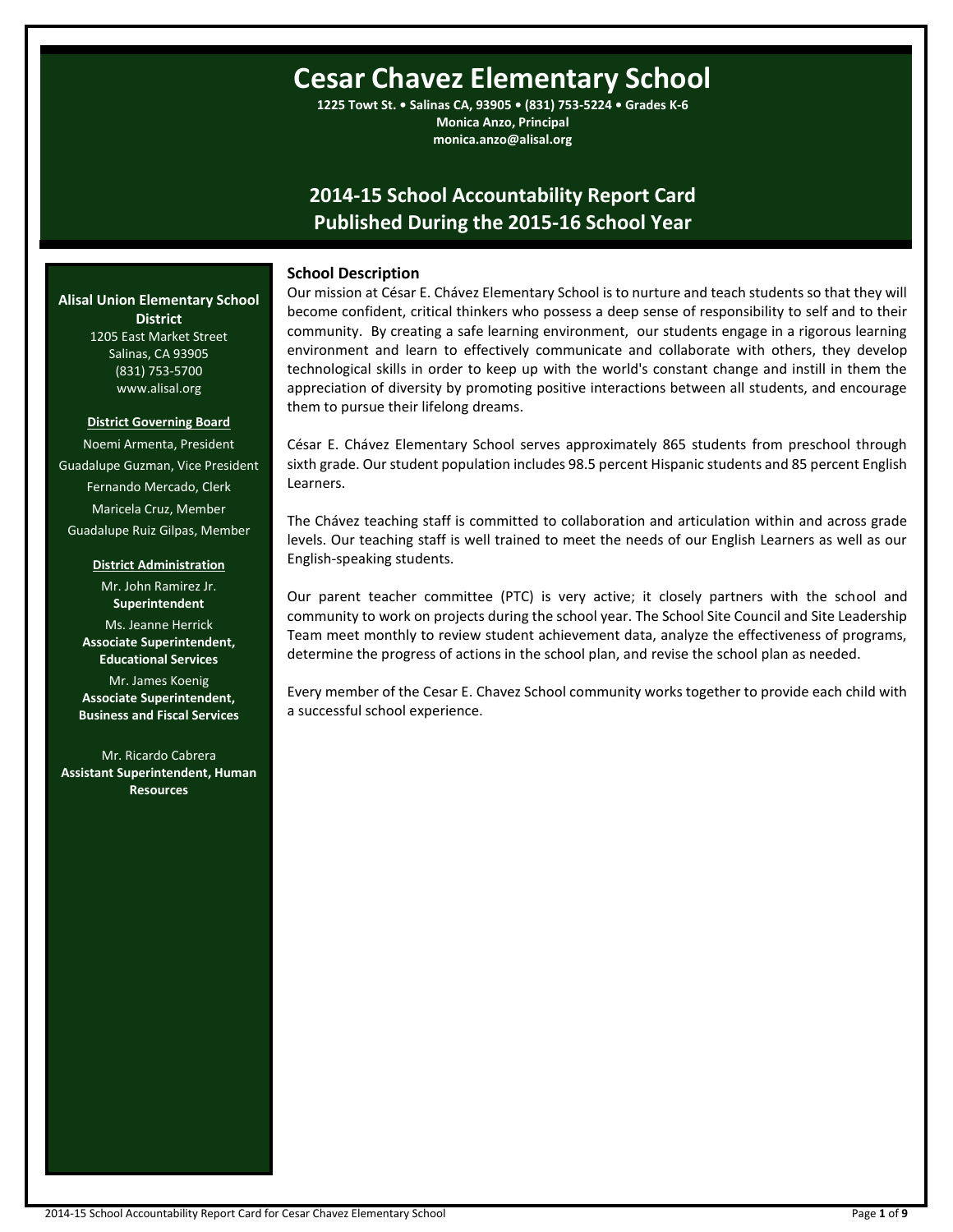### **About the SARC**

By February 1 of each year, every school in California is required by state law to publish a School Accountability Report Card (SARC). The SARC contains information about the condition and performance of each California public school. Under the Local Control Funding Formula (LCFF) all local educational agencies (LEAs) are required to prepare a Local Control Accountability Plan (LCAP), which describes how they intend to meet annual school-specific goals for all pupils, with specific activities to address state and local priorities. Additionally, data reported in an LCAP is to be consistent with data reported in the SARC.

- For more information about SARC requirements, see the California Department of Education (CDE) SARC Web page at http://www.cde.ca.gov/ta/ac/sa/.
- For more information about the LCFF or LCAP, see the CDE LCFF Web page at http://www.cde.ca.gov/fg/aa/lc/.
- For additional information about the school, parents/guardians and community members should contact the school at (831) 753-5224 or the district office.

| 2014-15 Student Enrollment by Grade Level |                           |  |  |  |
|-------------------------------------------|---------------------------|--|--|--|
| <b>Grade Level</b>                        | <b>Number of Students</b> |  |  |  |
| Kindergarten                              | 115                       |  |  |  |
| <b>Grade 1</b>                            | 124                       |  |  |  |
| Grade 2                                   | 109                       |  |  |  |
| Grade 3                                   | 145                       |  |  |  |
| Grade 4                                   | 122                       |  |  |  |
| Grade 5                                   | 119                       |  |  |  |
| Grade 6<br>125                            |                           |  |  |  |
| <b>Total Enrollment</b><br>859            |                           |  |  |  |

| 2014-15 Student Enrollment by Group |                                    |  |  |  |
|-------------------------------------|------------------------------------|--|--|--|
| Group                               | <b>Percent of Total Enrollment</b> |  |  |  |
| American Indian or Alaska Native    | 0.3                                |  |  |  |
| Filipino                            | 0.6                                |  |  |  |
| <b>Hispanic or Latino</b>           | 87.5                               |  |  |  |
| White                               | 0.6                                |  |  |  |
| <b>Two or More Races</b>            | 0.1                                |  |  |  |
| Socioeconomically Disadvantaged     | 93.8                               |  |  |  |
| <b>English Learners</b>             | 85.9                               |  |  |  |
| <b>Students with Disabilities</b>   | 4.5                                |  |  |  |
| <b>Foster Youth</b>                 | 0.2                                |  |  |  |

### **A. Conditions of Learning**

### **State Priority: Basic**

The SARC provides the following information relevant to the Basic State Priority (Priority 1):

- Degree to which teachers are appropriately assigned and fully credentialed in the subject area and for the pupils they are teaching;
- Pupils have access to standards-aligned instructional materials; and
- School facilities are maintained in good repair.

| <b>Teacher Credentials</b>                         |           |       |       |  |  |  |
|----------------------------------------------------|-----------|-------|-------|--|--|--|
| <b>Cesar Chavez Elementary School</b>              | $13 - 14$ | 14-15 | 15-16 |  |  |  |
| <b>With Full Credential</b>                        | 31 out    | 27    | 34    |  |  |  |
| Without Full Credential                            | 0         | 1     | 4     |  |  |  |
| Teaching Outside Subject Area of Competence        | 0         | 0     | Ω     |  |  |  |
| <b>Alisal Union Elementary School District</b>     | 13-14     | 14-15 | 15-16 |  |  |  |
| <b>With Full Credential</b>                        |           |       | 328   |  |  |  |
| <b>Without Full Credential</b>                     |           |       | 44    |  |  |  |
| <b>Teaching Outside Subject Area of Competence</b> |           |       | 0     |  |  |  |

| Teacher Misassignments and Vacant Teacher Positions at this School   |  |  |  |  |  |  |
|----------------------------------------------------------------------|--|--|--|--|--|--|
| <b>Cesar Chavez Elementary School</b><br>13-14<br>$15 - 16$<br>14-15 |  |  |  |  |  |  |
| Teachers of English Learners                                         |  |  |  |  |  |  |
| Total Teacher Misassignments                                         |  |  |  |  |  |  |
| <b>Vacant Teacher Positions</b>                                      |  |  |  |  |  |  |

\* "Misassignments" refers to the number of positions filled by teachers who lack legal authorization to teach that grade level, subject area, student group, etc. Total Teacher Misassignments includes the number of Misassignments of Teachers of English Learners.

### **Core Academic Classes Taught by Highly Qualified Teachers**

| 2014-15 Percent of Classes In Core Academic Subjects<br><b>Core Academic Classes Taught by Highly Qualified Teachers</b>                       |       |     |  |  |  |  |
|------------------------------------------------------------------------------------------------------------------------------------------------|-------|-----|--|--|--|--|
| <b>Not Taught by Highly</b><br><b>Taught by Highly</b><br><b>Location of Classes</b><br><b>Qualified Teachers</b><br><b>Qualified Teachers</b> |       |     |  |  |  |  |
| This School<br>100.0<br>0.0                                                                                                                    |       |     |  |  |  |  |
| <b>Districtwide</b>                                                                                                                            |       |     |  |  |  |  |
| <b>All Schools</b>                                                                                                                             | 100.0 | 0.0 |  |  |  |  |
| <b>High-Poverty Schools</b><br>100.0<br>0.0                                                                                                    |       |     |  |  |  |  |
| <b>Low-Poverty Schools</b><br>0.O<br>0.O                                                                                                       |       |     |  |  |  |  |

High-poverty schools are defined as those schools with student eligibility of approximately 40 percent or more in the free and reduced price meals program. Low-poverty schools are those with student eligibility of approximately 39 percent or less in the free and reduced price meals program.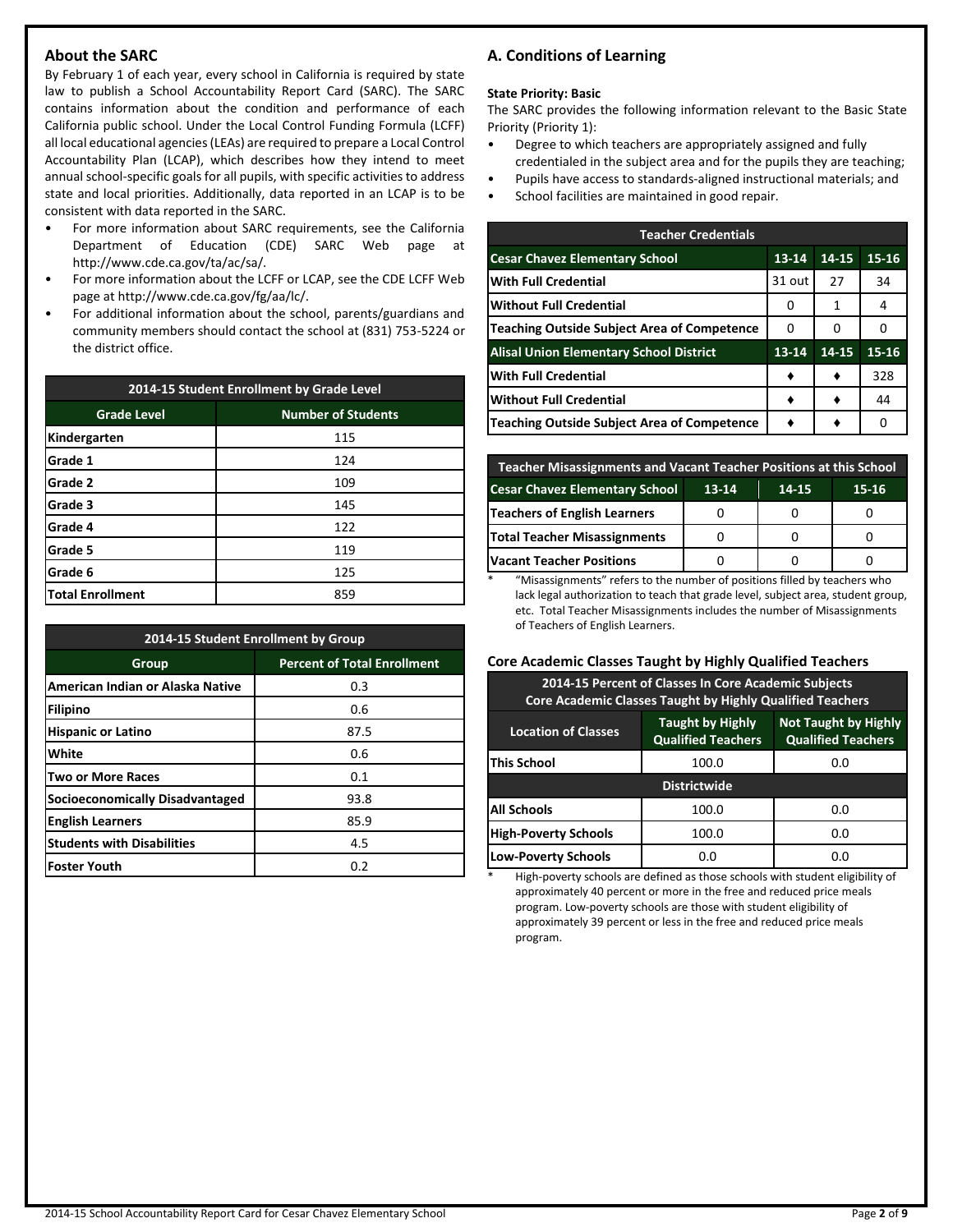### **Quality, Currency, Availability of Textbooks and Instructional Materials (School Year 2015-16)**

In order to support classroom professionals in teaching the Language Arts and Math Common Core State Standards, Engage NY curriculum, in both content areas was recommended and adopted as district curriculum. Both Engage NY Language Arts and Math were piloted and feedback from teachers attested to the ability of these common core resources to meet the requirements of the new common core state standards (CCSS).

In Language Arts:

K-1-2 continued to use Treasures to teach Foundational Skills and use the Engage NY Listening and Learning Domains to address the remaining standards. 3-6 used Engage NY solely to teach all Language Arts standards.

Because Engage NY is not yet available in Spanish, Bilingual Transference classrooms continued to use Tesoros and adapted it as needed to meet the common core state standards.

In Math:

At K-6, teachers used both the adopted Everyday Math curriculum and Engage NY Math, selecting one as their primary resource and the other as a secondary resource.

Bilingual Transference classrooms were able to use the Engage NY Math because student materials became available.

| <b>Textbooks and Instructional Materials</b><br>Year and month in which data were collected: 2014 |                                                                                                                   |          |  |  |  |  |
|---------------------------------------------------------------------------------------------------|-------------------------------------------------------------------------------------------------------------------|----------|--|--|--|--|
| Textbooks and Instructional Materials/Year of Adoption<br><b>Core Curriculum Area</b>             |                                                                                                                   |          |  |  |  |  |
| <b>Reading/Language Arts</b>                                                                      | Engage New York Language Arts-Adopted 2014<br>McMillan / McGraw-Hill, Treasures-Adopted 2010                      |          |  |  |  |  |
|                                                                                                   | The textbooks listed are from most recent adoption:<br>Percent of students lacking their own assigned textbook:   | Yes<br>0 |  |  |  |  |
| <b>Mathematics</b>                                                                                | Engage New York Math-Adopted 2014<br>McMillan / McGraw-Hill,<br>Every Day Math-Adopted 2012                       |          |  |  |  |  |
|                                                                                                   | The textbooks listed are from most recent adoption:<br>Percent of students lacking their own assigned textbook: 0 | Yes      |  |  |  |  |
| Science                                                                                           | Delta Foss- (Kinder-5th grades) - Adopted 2007<br>McGraw-Hill- (6th grade) - Adopted 2006                         |          |  |  |  |  |
|                                                                                                   | The textbooks listed are from most recent adoption:                                                               | Yes      |  |  |  |  |
| <b>History-Social Science</b>                                                                     | Percent of students lacking their own assigned textbook:<br>McGraw-Hill, Vistas-Adopted 2006                      | 0        |  |  |  |  |
|                                                                                                   | The textbooks listed are from most recent adoption:                                                               | Yes      |  |  |  |  |
|                                                                                                   | Percent of students lacking their own assigned textbook:                                                          | 0        |  |  |  |  |

### **School Facility Conditions and Planned Improvements (Most Recent Year)**

César E. Chávez School is 19 years old. The school garden has been remolded and turned into an outdoor classroom. The grass area has been upgraded by replacing a lime-treated area with new grass. This motivates the students to keep their school safe and clean. A second play structure has been added to the playground area in order to service the student population better. Our custodial and district maintenance staff work hard to maintain a safe and clean campus.

| <b>School Facility Good Repair Status (Most Recent Year)</b><br>Year and month in which data were collected: August, 2015 |      |                      |      |                                |  |  |
|---------------------------------------------------------------------------------------------------------------------------|------|----------------------|------|--------------------------------|--|--|
|                                                                                                                           |      | <b>Repair Status</b> |      | <b>Repair Needed and</b>       |  |  |
| <b>System Inspected</b>                                                                                                   | Good | Fair                 | Poor | <b>Action Taken or Planned</b> |  |  |
| Systems:<br>Gas Leaks, Mechanical/HVAC, Sewer                                                                             | х    |                      |      |                                |  |  |
| Interior:<br><b>Interior Surfaces</b>                                                                                     | х    |                      |      |                                |  |  |
| <b>Cleanliness:</b><br>Overall Cleanliness, Pest/Vermin Infestation                                                       | х    |                      |      |                                |  |  |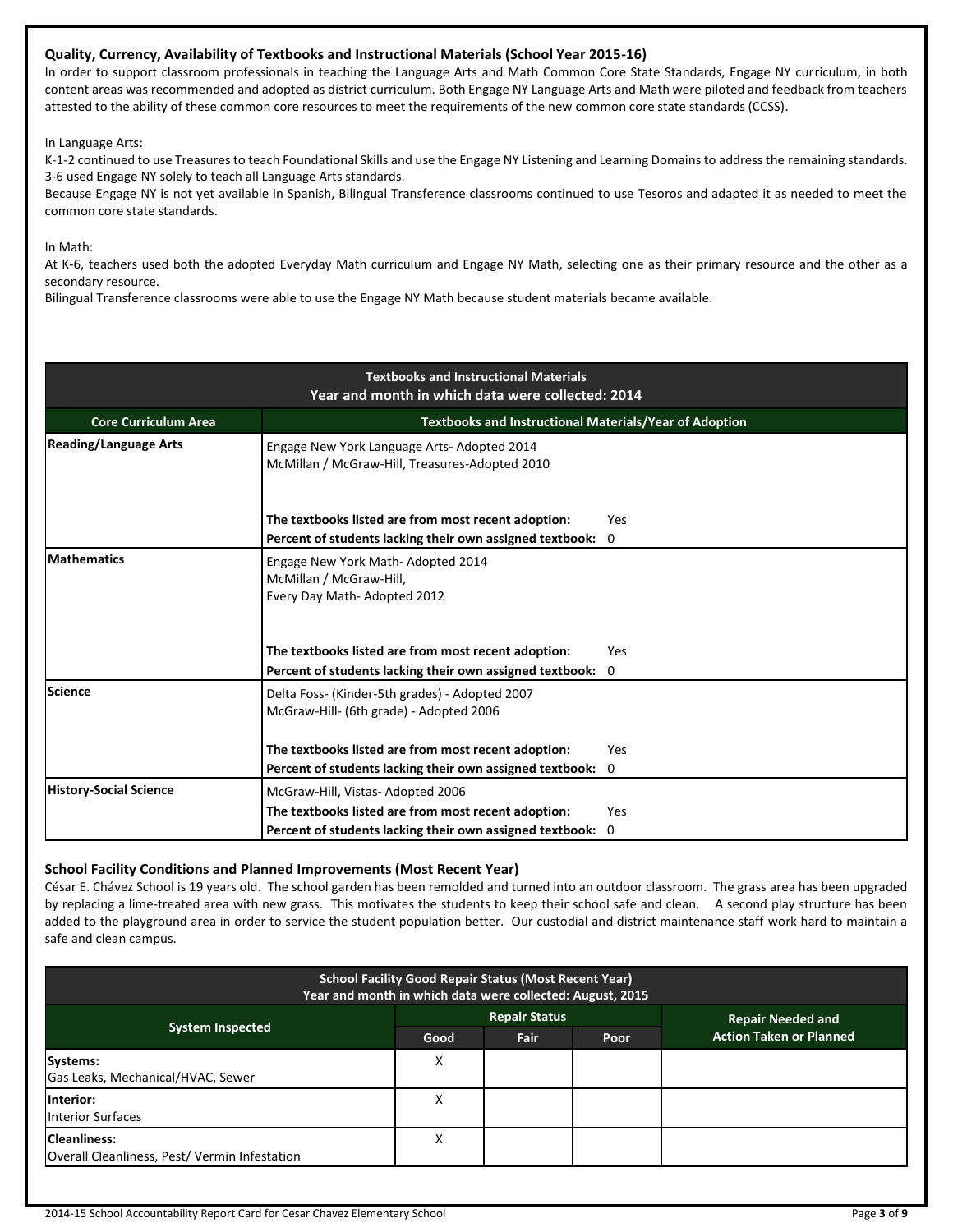| <b>School Facility Good Repair Status (Most Recent Year)</b><br>Year and month in which data were collected: August, 2015 |                  |      |                      |  |      |                                |
|---------------------------------------------------------------------------------------------------------------------------|------------------|------|----------------------|--|------|--------------------------------|
| <b>System Inspected</b>                                                                                                   |                  |      | <b>Repair Status</b> |  |      | <b>Repair Needed and</b>       |
|                                                                                                                           | Good             |      | Fair                 |  | Poor | <b>Action Taken or Planned</b> |
| Electrical:<br>Electrical                                                                                                 | x                |      |                      |  |      |                                |
| <b>Restrooms/Fountains:</b><br>Restrooms, Sinks/ Fountains                                                                | x                |      |                      |  |      |                                |
| Safety:<br>Fire Safety, Hazardous Materials                                                                               | X                |      |                      |  |      |                                |
| Structural:<br>Structural Damage, Roofs                                                                                   | X                |      |                      |  |      |                                |
| External:<br>Playground/School Grounds, Windows/Doors/Gates/Fences                                                        | x                |      |                      |  |      |                                |
| <b>Overall Rating</b>                                                                                                     | <b>Exemplary</b> | Good | Fair                 |  | Poor |                                |
|                                                                                                                           | X                |      |                      |  |      |                                |

### **B. Pupil Outcomes**

### **State Priority: Pupil Achievement**

The SARC provides the following information relevant to the State priority: Pupil Achievement (Priority 4):

- Statewide assessments (i.e., California Assessment of Student Performance and Progress [CAASPP], Science California Standards Tests); and
- The percentage of pupils who have successfully completed courses that satisfy the requirements for entrance to the University of California and the California State University, or career technical education sequences or programs of study

| 2014-15 CAASPP Results for All Students                                                                 |               |                 |              |  |  |
|---------------------------------------------------------------------------------------------------------|---------------|-----------------|--------------|--|--|
| Percent of Students Meeting or Exceeding the State Standards<br>$(grades 3-8 and 11)$<br><b>Subject</b> |               |                 |              |  |  |
|                                                                                                         | <b>School</b> | <b>District</b> | <b>State</b> |  |  |
| IELA                                                                                                    | 16            | 20              | 44           |  |  |
| Math                                                                                                    | 10            | 13              | 33           |  |  |

Percentages are not calculated when the number of students tested is ten or less, either because the number of students in this category is too small for statistical accuracy or to protect student privacy.

| <b>CAASPP Results for All Students - Three-Year Comparison</b> |                                                                                                     |               |    |                 |    |    |              |                                                       |    |
|----------------------------------------------------------------|-----------------------------------------------------------------------------------------------------|---------------|----|-----------------|----|----|--------------|-------------------------------------------------------|----|
|                                                                | Percent of Students Scoring at Proficient or Advanced<br>(meeting or exceeding the state standards) |               |    |                 |    |    |              |                                                       |    |
| <b>Subject</b>                                                 |                                                                                                     | <b>School</b> |    | <b>District</b> |    |    | <b>State</b> |                                                       |    |
|                                                                |                                                                                                     |               |    |                 |    |    |              | 12-13 13-14 14-15 12-13 13-14 14-15 12-13 13-14 14-15 |    |
| Science                                                        | 22                                                                                                  | 23            | 30 | 33              | 32 | 31 | 59           | 60                                                    | 56 |

\* Results are for grades 5, 8, and 10. Scores are not shown when the number of students tested is ten or less, either because the number of students in this category is too small for statistical accuracy or to protect student privacy.

| Grade | 2014-15 Percent of Students Meeting Fitness Standards |          |            |  |  |  |
|-------|-------------------------------------------------------|----------|------------|--|--|--|
| Level | 4 of 6                                                | $5$ of 6 | $6$ of $6$ |  |  |  |
|       | 20.00                                                 | 21.70    | 6.10       |  |  |  |
|       |                                                       | $-$      | $\sim$     |  |  |  |

Percentages are not calculated when the number of students tested is ten or less, either because the number of students in this category is too small for statistical accuracy or to protect student privacy.

| 2014-15 CAASPP Results by Student Group                        |                                                                        |  |  |  |  |
|----------------------------------------------------------------|------------------------------------------------------------------------|--|--|--|--|
| Group                                                          | <b>Percent of Students Scoring at</b><br><b>Proficient or Advanced</b> |  |  |  |  |
|                                                                | Science (grades 5, 8, and 10)                                          |  |  |  |  |
| All Students in the LEA                                        | 31                                                                     |  |  |  |  |
| All Student at the School                                      | 30                                                                     |  |  |  |  |
| Male                                                           | 32                                                                     |  |  |  |  |
| Female                                                         | 26                                                                     |  |  |  |  |
| <b>Filipino</b>                                                |                                                                        |  |  |  |  |
| <b>Hispanic or Latino</b>                                      | 29                                                                     |  |  |  |  |
| <b>Socioeconomically Disadvantaged</b>                         |                                                                        |  |  |  |  |
| <b>English Learners</b>                                        | 16                                                                     |  |  |  |  |
| <b>Students with Disabilities</b>                              | 27                                                                     |  |  |  |  |
| <b>Students Receiving Migrant</b><br><b>Education Services</b> |                                                                        |  |  |  |  |
| <b>Foster Youth</b>                                            |                                                                        |  |  |  |  |

Scores are not shown when the number of students tested is ten or less, either because the number of students in this category is too small for statistical accuracy or to protect student privacy.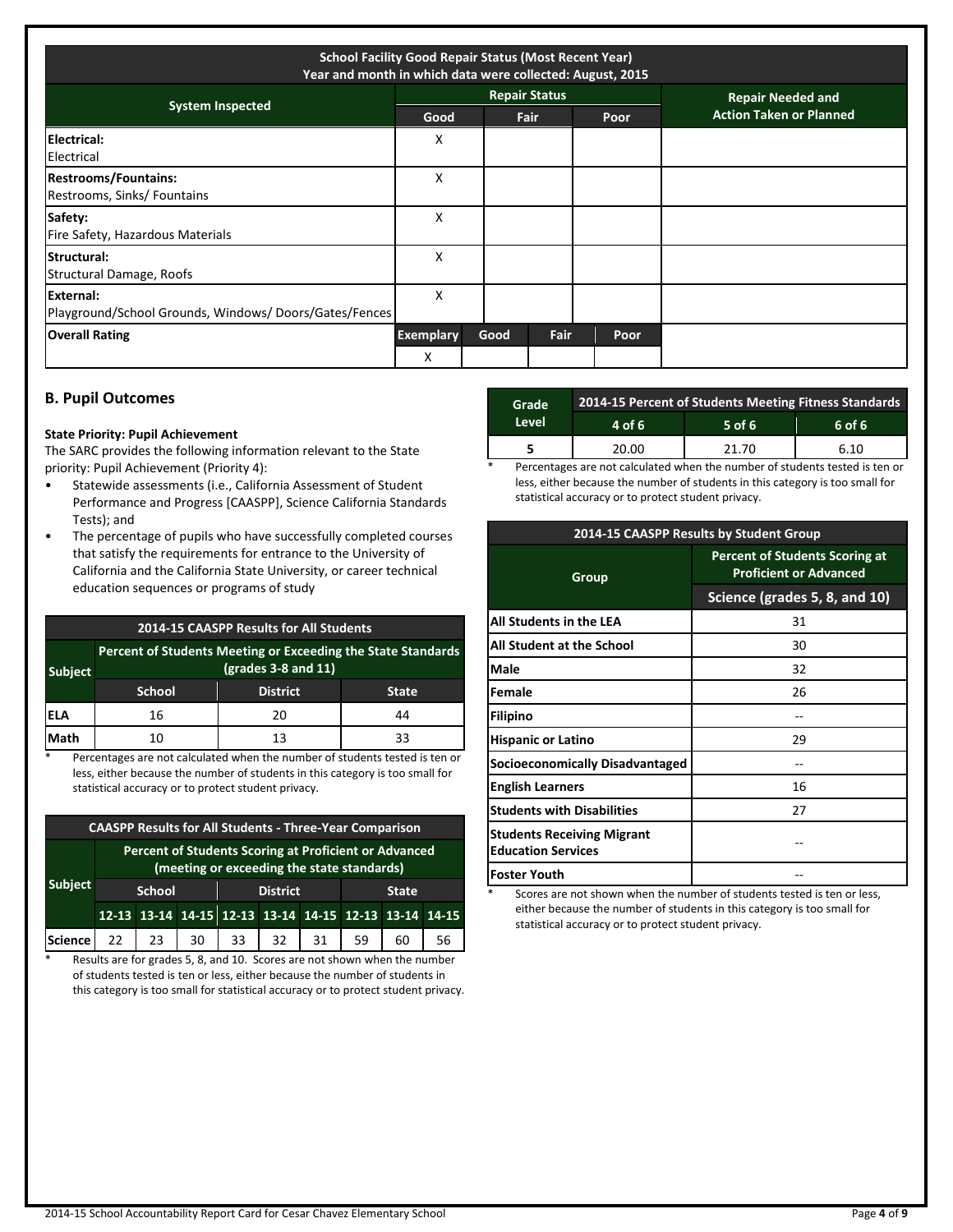|                                        |                         |                           |                |               | School Year 2014-15 CAASPP Assessment Results - English Language Arts (ELA)<br>Disaggregated by Student Groups, Grades Three through Eight and Eleven |                                      |                          |                                    |  |  |
|----------------------------------------|-------------------------|---------------------------|----------------|---------------|-------------------------------------------------------------------------------------------------------------------------------------------------------|--------------------------------------|--------------------------|------------------------------------|--|--|
|                                        |                         | <b>Number of Students</b> |                |               | <b>Percent of Students</b>                                                                                                                            |                                      |                          |                                    |  |  |
| <b>Student Group</b>                   | Grade                   | <b>Enrolled</b>           | <b>Tested</b>  | <b>Tested</b> | <b>Standard</b><br><b>Not Met</b>                                                                                                                     | <b>Standard</b><br><b>Nearly Met</b> | <b>Standard</b><br>Met   | <b>Standard</b><br><b>Exceeded</b> |  |  |
| <b>All Students</b>                    | 3                       | 143                       | 143            | 100.0         | 62                                                                                                                                                    | 30                                   | $\overline{7}$           | $\mathbf{1}$                       |  |  |
|                                        | 4                       | 116                       | 115            | 99.1          | 72                                                                                                                                                    | 14                                   | 10                       | 3                                  |  |  |
|                                        | 5                       | 119                       | 118            | 99.2          | 40                                                                                                                                                    | 31                                   | 23                       | 6                                  |  |  |
|                                        | 6                       | 123                       | 120            | 97.6          | 48                                                                                                                                                    | 38                                   | 14                       | $\pmb{0}$                          |  |  |
| Male                                   | 3                       |                           | 72             | 50.3          | 76                                                                                                                                                    | 14                                   | 8                        | 0                                  |  |  |
|                                        | 4                       |                           | 63             | 54.3          | 84                                                                                                                                                    | 11                                   | 5                        | 0                                  |  |  |
|                                        | 5                       |                           | 62             | 52.1          | 48                                                                                                                                                    | 21                                   | 24                       | 6                                  |  |  |
|                                        | 6                       |                           | 56             | 45.5          | 52                                                                                                                                                    | 34                                   | 14                       | 0                                  |  |  |
| Female                                 | 3                       |                           | 71             | 49.7          | 46                                                                                                                                                    | 46                                   | 6                        | $\mathbf{1}$                       |  |  |
|                                        | 4                       |                           | 52             | 44.8          | 58                                                                                                                                                    | 17                                   | 17                       | 8                                  |  |  |
|                                        | 5                       |                           | 56             | 47.1          | 30                                                                                                                                                    | 43                                   | 21                       | 5                                  |  |  |
|                                        | 6                       |                           | 64             | 52.0          | 44                                                                                                                                                    | 42                                   | 14                       | 0                                  |  |  |
| <b>Filipino</b>                        | 3                       |                           | $\overline{2}$ | 1.4           | $\overline{a}$                                                                                                                                        | $\overline{a}$                       | $-$                      | $\overline{a}$                     |  |  |
|                                        | 5                       |                           | 3              | 2.5           | $-$                                                                                                                                                   | $-$                                  | $-$                      | --                                 |  |  |
|                                        | 6                       |                           | $\mathbf{1}$   | 0.8           | $-$                                                                                                                                                   | $\mathbf{u}$                         | $\overline{\phantom{a}}$ | $- -$                              |  |  |
| <b>Hispanic or Latino</b>              | 3                       |                           | 136            | 95.1          | 62                                                                                                                                                    | 29                                   | $\overline{7}$           | $\mathbf{1}$                       |  |  |
|                                        | 4                       |                           | 108            | 93.1          | 71                                                                                                                                                    | 14                                   | 11                       | 4                                  |  |  |
|                                        | 5                       |                           | 112            | 94.1          | 41                                                                                                                                                    | 31                                   | 21                       | 6                                  |  |  |
|                                        | 6                       |                           | 116            | 94.3          | 47                                                                                                                                                    | 40                                   | 13                       | 0                                  |  |  |
| White                                  | 4                       |                           | $\mathbf{1}$   | 0.9           | $\overline{\phantom{a}}$                                                                                                                              | --                                   | $-$                      | --                                 |  |  |
| Two or More Races                      | $\mathbf{3}$            |                           | $\mathbf 1$    | $0.7\,$       |                                                                                                                                                       |                                      |                          |                                    |  |  |
|                                        | $\bf 6$                 |                           | $\pmb{0}$      | $0.0\,$       | $-$                                                                                                                                                   | $-$                                  | $\overline{a}$           | $-$                                |  |  |
| <b>Socioeconomically Disadvantaged</b> | $\mathbf{3}$            |                           | 134            | 93.7          | 63                                                                                                                                                    | 29                                   | $\overline{7}$           | $\mathbf{1}$                       |  |  |
|                                        | 4                       |                           | 105            | 90.5          | $77$                                                                                                                                                  | $12\,$                               | 9                        | $\overline{2}$                     |  |  |
|                                        | $\overline{\mathbf{5}}$ |                           | 106            | 89.1          | 42                                                                                                                                                    | 32                                   | 22                       | 5                                  |  |  |
|                                        | $\bf 6$                 |                           | 115            | 93.5          | 49                                                                                                                                                    | 38                                   | 13                       | $\boldsymbol{0}$                   |  |  |
| <b>English Learners</b>                | $\overline{\mathbf{3}}$ |                           | 117            | 81.8          | 67                                                                                                                                                    | 26                                   | 6                        | $\boldsymbol{0}$                   |  |  |
|                                        | 4                       |                           | $91\,$         | 78.4          | $77$                                                                                                                                                  | $13\,$                               | $\overline{7}$           | 3                                  |  |  |
|                                        | 5                       |                           | $71\,$         | 59.7          | 61                                                                                                                                                    | 24                                   | 13                       | 3                                  |  |  |
|                                        | $\bf 6$                 |                           | 55             | 44.7          | 76                                                                                                                                                    | $20\,$                               | $\overline{4}$           | $\pmb{0}$                          |  |  |
| <b>Students with Disabilities</b>      | $\mathbf{3}$            |                           | $\,8\,$        | 5.6           |                                                                                                                                                       | $-$                                  |                          | $\overline{a}$                     |  |  |
|                                        | 4                       |                           | $10\,$         | 8.6           |                                                                                                                                                       |                                      |                          |                                    |  |  |
|                                        | 5                       |                           | 5              | 4.2           |                                                                                                                                                       |                                      |                          |                                    |  |  |
|                                        | $\bf 6$                 |                           | 4              | 3.3           |                                                                                                                                                       |                                      |                          |                                    |  |  |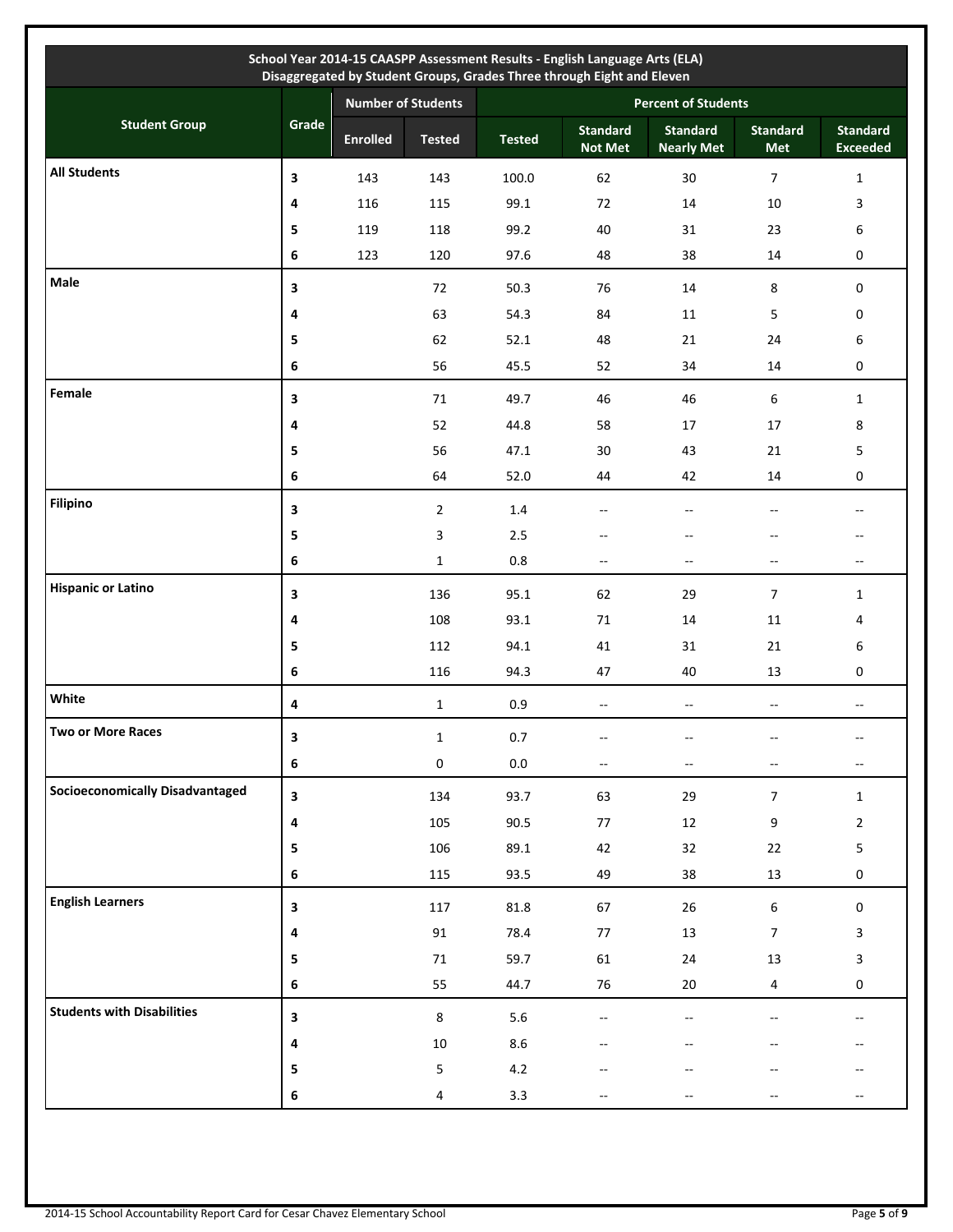| School Year 2014-15 CAASPP Assessment Results - English Language Arts (ELA)<br>Disaggregated by Student Groups, Grades Three through Eight and Eleven |       |                           |               |                            |                                   |                                      |                               |                                    |  |
|-------------------------------------------------------------------------------------------------------------------------------------------------------|-------|---------------------------|---------------|----------------------------|-----------------------------------|--------------------------------------|-------------------------------|------------------------------------|--|
|                                                                                                                                                       |       | <b>Number of Students</b> |               | <b>Percent of Students</b> |                                   |                                      |                               |                                    |  |
| <b>Student Group</b>                                                                                                                                  | Grade | <b>Enrolled</b>           | <b>Tested</b> | <b>Tested</b>              | <b>Standard</b><br><b>Not Met</b> | <b>Standard</b><br><b>Nearly Met</b> | <b>Standard</b><br><b>Met</b> | <b>Standard</b><br><b>Exceeded</b> |  |
| <b>Students Receiving Migrant Education</b><br><b>Services</b>                                                                                        | 3     |                           | 13            | 9.1                        | 69                                | 23                                   | 8                             | 0                                  |  |
|                                                                                                                                                       | 4     |                           | 11            | 9.5                        | 64                                | 9                                    | 27                            | 0                                  |  |
|                                                                                                                                                       | 5     |                           | 8             | 6.7                        |                                   |                                      |                               |                                    |  |
|                                                                                                                                                       | 6     |                           | 7             | 5.7                        | $- -$                             |                                      |                               | --                                 |  |
| <b>Foster Youth</b>                                                                                                                                   | 3     |                           |               |                            |                                   |                                      |                               |                                    |  |
|                                                                                                                                                       | 4     |                           |               | --                         | $- -$                             |                                      |                               | $- -$                              |  |
|                                                                                                                                                       | 5     |                           |               | $- -$                      | $- -$                             |                                      | --                            | --                                 |  |
|                                                                                                                                                       | 6     |                           |               |                            |                                   |                                      |                               |                                    |  |

Double dashes (--) appear in the table when the number of students is ten or less, either because the number of students in this category is too small for statistical accuracy or to protect student privacy. The number of students tested includes students that did not receive a score; however, the number of students tested is not the number that was used to calculate the achievement level percentages. The achievement level percentages are calculated using students with scores.

| School Year 2014-15 CAASPP Assessment Results - Mathematics<br>Disaggregated by Student Groups, Grades Three through Eight and Eleven |                         |                 |                           |                            |                                   |                                      |                          |                                    |  |
|---------------------------------------------------------------------------------------------------------------------------------------|-------------------------|-----------------|---------------------------|----------------------------|-----------------------------------|--------------------------------------|--------------------------|------------------------------------|--|
|                                                                                                                                       |                         |                 | <b>Number of Students</b> | <b>Percent of Students</b> |                                   |                                      |                          |                                    |  |
| <b>Student Group</b>                                                                                                                  | Grade                   | <b>Enrolled</b> | <b>Tested</b>             | <b>Tested</b>              | <b>Standard</b><br><b>Not Met</b> | <b>Standard</b><br><b>Nearly Met</b> | <b>Standard</b><br>Met   | <b>Standard</b><br><b>Exceeded</b> |  |
| <b>All Students</b>                                                                                                                   | $\overline{\mathbf{3}}$ | 143             | 142                       | 99.3                       | 51                                | 34                                   | 14                       | $\mathbf{1}$                       |  |
|                                                                                                                                       | 4                       | 116             | 115                       | 99.1                       | 70                                | 25                                   | 5                        | 0                                  |  |
|                                                                                                                                       | 5                       | 119             | 118                       | 99.2                       | 58                                | 25                                   | 10                       | $\overline{7}$                     |  |
|                                                                                                                                       | 6                       | 123             | 120                       | 97.6                       | 64                                | 33                                   | 3                        | $\mathbf 0$                        |  |
| Male                                                                                                                                  | 3                       |                 | 71                        | 49.7                       | 61                                | 27                                   | 11                       | $\mathbf{1}$                       |  |
|                                                                                                                                       | 4                       |                 | 63                        | 54.3                       | 83                                | 16                                   | $\overline{2}$           | 0                                  |  |
|                                                                                                                                       | 5                       |                 | 62                        | 52.1                       | 60                                | 21                                   | 10                       | 10                                 |  |
|                                                                                                                                       | 6                       |                 | 56                        | 45.5                       | 66                                | 32                                   | $\overline{2}$           | $\mathbf 0$                        |  |
| Female                                                                                                                                | 3                       |                 | 71                        | 49.7                       | 41                                | 41                                   | 17                       | $\mathbf{1}$                       |  |
|                                                                                                                                       | 4                       |                 | 52                        | 44.8                       | 54                                | 37                                   | 10                       | $\mathbf 0$                        |  |
|                                                                                                                                       | 5                       |                 | 56                        | 47.1                       | 55                                | 30                                   | 11                       | 4                                  |  |
|                                                                                                                                       | 6                       |                 | 64                        | 52.0                       | 63                                | 34                                   | 3                        | 0                                  |  |
| <b>Filipino</b>                                                                                                                       | $\overline{\mathbf{3}}$ |                 | $\overline{2}$            | 1.4                        | $\overline{a}$                    | $\overline{a}$                       | $\overline{a}$           | --                                 |  |
|                                                                                                                                       | 5                       |                 | 3                         | 2.5                        | $\overline{a}$                    | $-$                                  | $-$                      |                                    |  |
|                                                                                                                                       | 6                       |                 | $\mathbf{1}$              | 0.8                        | $\overline{\phantom{a}}$          | $\sim$                               | $-$                      | $\sim$ $\sim$                      |  |
| <b>Hispanic or Latino</b>                                                                                                             | 3                       |                 | 135                       | 94.4                       | 50                                | 35                                   | 14                       | $\mathbf{1}$                       |  |
|                                                                                                                                       | 4                       |                 | 108                       | 93.1                       | 69                                | 26                                   | 6                        | 0                                  |  |
|                                                                                                                                       | 5                       |                 | 112                       | 94.1                       | 59                                | 25                                   | 9                        | $\overline{7}$                     |  |
|                                                                                                                                       | 6                       |                 | 116                       | 94.3                       | 64                                | 34                                   | $\overline{2}$           | $\mathbf 0$                        |  |
| White                                                                                                                                 | 4                       |                 | $\mathbf{1}$              | 0.9                        | $\mathcal{L}_{\mathcal{F}}$       | Ξ.                                   | $\overline{\phantom{a}}$ | $\sim$ $\sim$                      |  |
| <b>Two or More Races</b>                                                                                                              | 3                       |                 | $\mathbf{1}$              | 0.7                        |                                   |                                      |                          |                                    |  |
|                                                                                                                                       | 6                       |                 | $\boldsymbol{0}$          | 0.0                        |                                   |                                      |                          |                                    |  |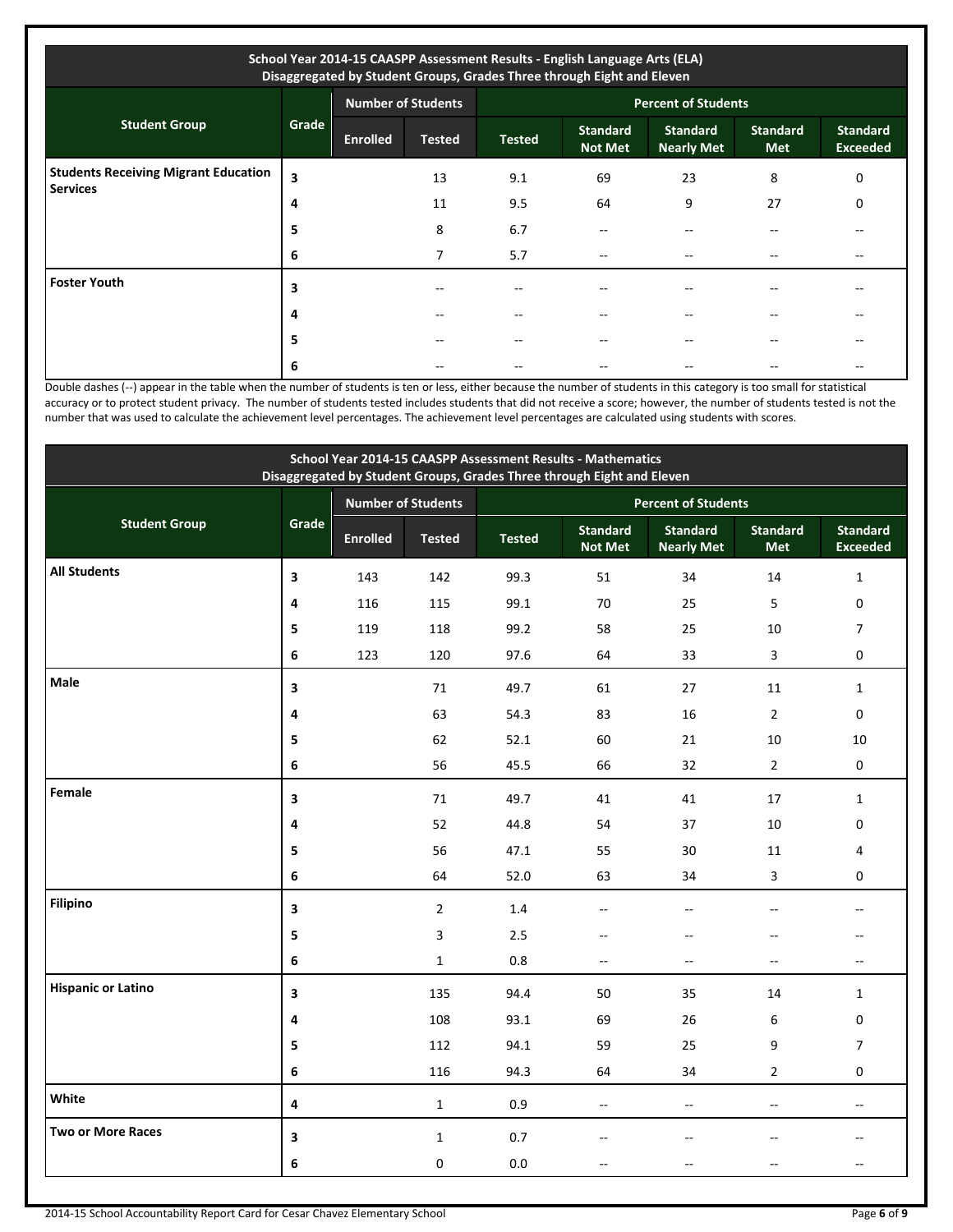| School Year 2014-15 CAASPP Assessment Results - Mathematics<br>Disaggregated by Student Groups, Grades Three through Eight and Eleven |       |                 |                           |                            |                                   |                                      |                               |                                    |  |
|---------------------------------------------------------------------------------------------------------------------------------------|-------|-----------------|---------------------------|----------------------------|-----------------------------------|--------------------------------------|-------------------------------|------------------------------------|--|
|                                                                                                                                       |       |                 | <b>Number of Students</b> | <b>Percent of Students</b> |                                   |                                      |                               |                                    |  |
| <b>Student Group</b>                                                                                                                  | Grade | <b>Enrolled</b> | <b>Tested</b>             | <b>Tested</b>              | <b>Standard</b><br><b>Not Met</b> | <b>Standard</b><br><b>Nearly Met</b> | <b>Standard</b><br><b>Met</b> | <b>Standard</b><br><b>Exceeded</b> |  |
| <b>Socioeconomically Disadvantaged</b>                                                                                                | 3     |                 | 133                       | 93.0                       | 52                                | 34                                   | 14                            | $\mathbf{1}$                       |  |
|                                                                                                                                       | 4     |                 | 105                       | 90.5                       | 74                                | 21                                   | 5                             | 0                                  |  |
|                                                                                                                                       | 5     |                 | 106                       | 89.1                       | 60                                | 25                                   | 9                             | 6                                  |  |
|                                                                                                                                       | 6     |                 | 115                       | 93.5                       | 65                                | 34                                   | $\mathbf{1}$                  | 0                                  |  |
| <b>English Learners</b>                                                                                                               | 3     |                 | 116                       | 81.1                       | 53                                | 34                                   | 12                            | $\mathbf{1}$                       |  |
|                                                                                                                                       | 4     |                 | 91                        | 78.4                       | 74                                | 23                                   | 3                             | 0                                  |  |
|                                                                                                                                       | 5     |                 | 71                        | 59.7                       | 69                                | 21                                   | 4                             | 6                                  |  |
|                                                                                                                                       | 6     |                 | 55                        | 44.7                       | 82                                | 18                                   | 0                             | 0                                  |  |
| <b>Students with Disabilities</b>                                                                                                     | 3     |                 | $\overline{7}$            | 4.9                        | $-$                               | $\overline{a}$                       | --                            | --                                 |  |
|                                                                                                                                       | 4     |                 | 10                        | 8.6                        | --                                |                                      | --                            | --                                 |  |
|                                                                                                                                       | 5     |                 | 5                         | 4.2                        | --                                | $\overline{\phantom{a}}$             | $\overline{\phantom{m}}$      | --                                 |  |
|                                                                                                                                       | 6     |                 | 4                         | 3.3                        | $-$                               | $\overline{\phantom{a}}$             | $\overline{\phantom{a}}$      | $- -$                              |  |
| <b>Students Receiving Migrant Education</b><br><b>Services</b>                                                                        | 3     |                 | 13                        | 9.1                        | 54                                | 23                                   | 23                            | 0                                  |  |
|                                                                                                                                       | 4     |                 | 11                        | 9.5                        | 73                                | 27                                   | 0                             | 0                                  |  |
|                                                                                                                                       | 5     |                 | 8                         | 6.7                        | $\overline{\phantom{a}}$          | $\overline{\phantom{a}}$             | $\overline{\phantom{a}}$      | --                                 |  |
|                                                                                                                                       | 6     |                 | $\overline{7}$            | 5.7                        | $\overline{\phantom{a}}$          | $\overline{\phantom{a}}$             | $\overline{\phantom{a}}$      | $-$                                |  |
| <b>Foster Youth</b>                                                                                                                   | 3     |                 | $-$                       | $-$                        | Щ,                                | $\overline{a}$                       | $\overline{\phantom{a}}$      | $- -$                              |  |
|                                                                                                                                       | 4     |                 |                           | --                         |                                   |                                      | $-$                           |                                    |  |
|                                                                                                                                       | 5     |                 |                           | $-$                        | $\overline{a}$                    |                                      | $-$                           | $-$                                |  |
|                                                                                                                                       | 6     |                 |                           |                            | --                                |                                      | --                            | --                                 |  |

Double dashes (--) appear in the table when the number of students is ten or less, either because the number of students in this category is too small for statistical accuracy or to protect student privacy. The number of students tested includes students that did not receive a score; however, the number of students tested is not the number that was used to calculate the achievement level percentages. The achievement level percentages are calculated using students with scores.

### **C. Engagement**

### **State Priority: Parental Involvement**

The SARC provides the following information relevant to the Parental Involvement State Priority (Priority 3):

• Efforts the school district makes to seek parent input in making decisions for the school district and each schoolsite.

### **Opportunities for Parental Involvement**

We believe that parents play a critical role in the success of their children, and we have numerous ways that parents can be involved at César E. Chávez Elementary School. In addition to helping with homework and attending parent conferences, parents are also involved in school events. They also take on leadership roles in our school through the Parent Teacher Club and our School Site Council. Parents chaperone field trips, attend student performances, and are invited to our Student of the Month Awards and trimester academic, attendance, and Positive Behavior Intervention Support awards ceremonies. For more information about how to get involved at your school, please contact Ms. Monica Anzo, School Principal at (831) 753-5224.

### **State Priority: School Climate**

The SARC provides the following information relevant to the School Climate State Priority (Priority 6):

• Pupil suspension rates, pupil expulsion rates; and other local measures on the sense of safety.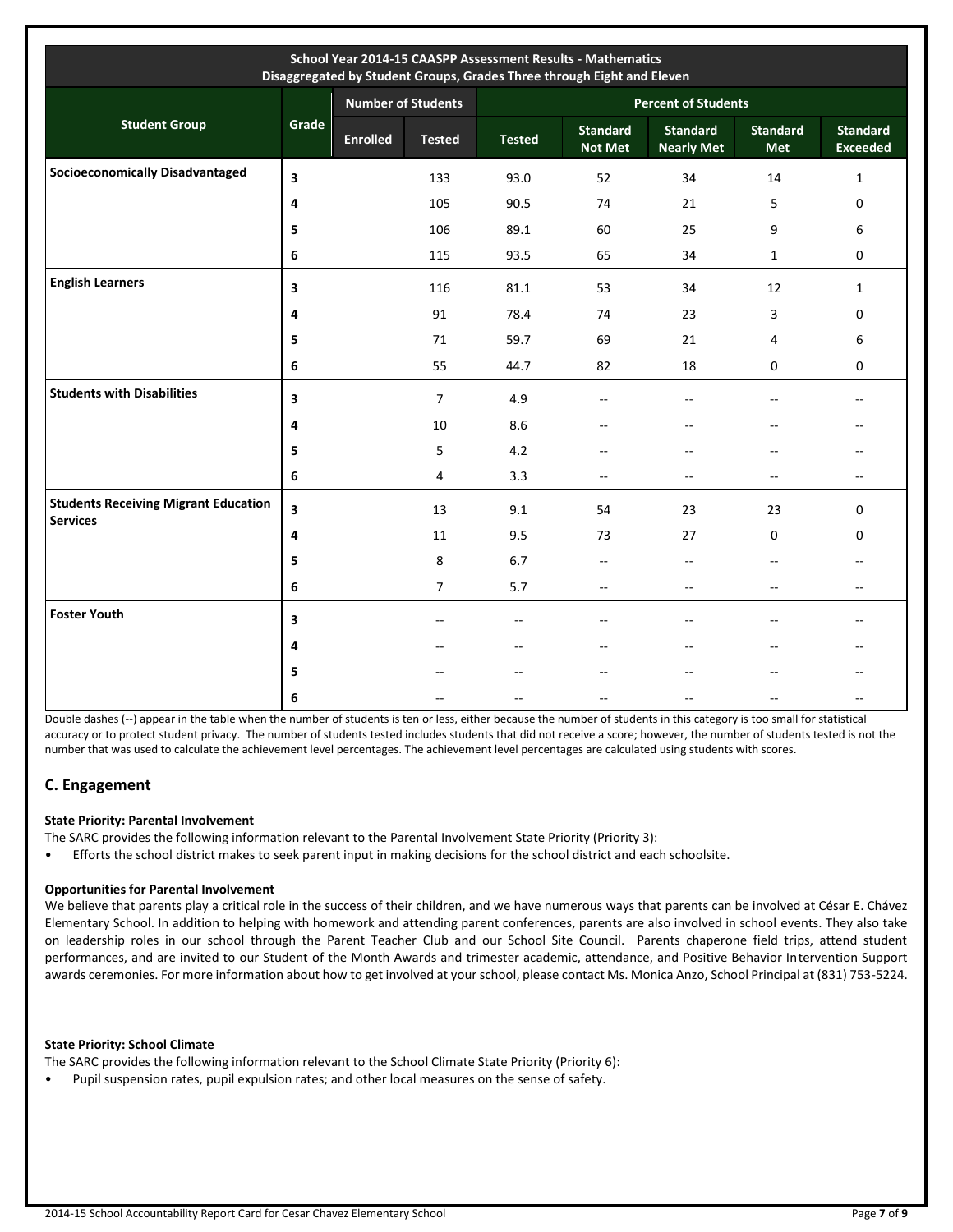### **School Safety Plan**

To succeed in a rigorous learning environment, students must feel safe and believe that they are capable of learning. The school maintains a strict student code of conduct and strongly supports each classroom environment by responding proactively to student discipline issues. Staff members continuously supervise our campus to maintain a safe environment for all students. All visitors are asked to check in with the office staff prior to coming onto campus. Our safety plan is updated annually and monitored monthly to ensure the safety of all students. We practice monthly school wide drills to prepare for an emergency. Our campus has a closed campus policy.

| <b>Suspensions and Expulsions</b> |         |         |         |  |  |  |  |  |
|-----------------------------------|---------|---------|---------|--|--|--|--|--|
| <b>School</b>                     | 2012-13 | 2013-14 | 2014-15 |  |  |  |  |  |
| <b>Suspensions Rate</b>           | 3.00    | 2.58    | 5.41    |  |  |  |  |  |
| <b>Expulsions Rate</b>            | 0.00    | 0.00    | 0.00    |  |  |  |  |  |
| <b>District</b>                   | 2012-13 | 2013-14 | 2014-15 |  |  |  |  |  |
| <b>Suspensions Rate</b>           | 2.05    | 1.92    | 1.10    |  |  |  |  |  |
| <b>Expulsions Rate</b>            | 0.00    | 0.00    | 0.00    |  |  |  |  |  |
| <b>State</b>                      | 2012-13 | 2013-14 | 2014-15 |  |  |  |  |  |
| <b>Suspensions Rate</b>           | 5.07    | 4.36    | 3.80    |  |  |  |  |  |
| <b>Expulsions Rate</b>            | 0.13    | 0.10    | 0.09    |  |  |  |  |  |

### **D. Other SARC Information**

The information in this section is required to be in the SARC but is not included in the state priorities for LCFF.

| 2014-15 Adequate Yearly Progress Overall and by Criteria |                    |                 |     |  |  |  |  |  |  |
|----------------------------------------------------------|--------------------|-----------------|-----|--|--|--|--|--|--|
| <b>AYP Criteria</b>                                      | <b>School</b>      | <b>District</b> |     |  |  |  |  |  |  |
| <b>English Language Arts</b>                             |                    |                 |     |  |  |  |  |  |  |
| <b>Met Participation Rate</b><br>Yes<br>Yes<br>Yes       |                    |                 |     |  |  |  |  |  |  |
| <b>Met Percent Proficient</b>                            | N/A<br>N/A         |                 | N/A |  |  |  |  |  |  |
|                                                          | <b>Mathematics</b> |                 |     |  |  |  |  |  |  |
| <b>Met Participation Rate</b>                            | Yes                | Yes             | Yes |  |  |  |  |  |  |
| Met Percent Proficient                                   | N/A                | N/A             | N/A |  |  |  |  |  |  |
| <b>Made AYP Overall</b>                                  | Yes                | Yes             | Yes |  |  |  |  |  |  |
| <b>Met Attendance Rate</b>                               | Yes                | Yes             | Yes |  |  |  |  |  |  |
| <b>Met Graduation Rate</b>                               | N/A                | N/A             | Yes |  |  |  |  |  |  |

| 2015-16 Federal Intervention Program                 |           |        |  |  |  |  |
|------------------------------------------------------|-----------|--------|--|--|--|--|
| <b>School</b><br><b>District</b><br><b>Indicator</b> |           |        |  |  |  |  |
| <b>Program Improvement Status</b>                    | In PI     |        |  |  |  |  |
| <b>First Year of Program Improvement</b>             | 2004-2005 |        |  |  |  |  |
| Year in Program Improvement                          | Year 5    | Year 3 |  |  |  |  |
| Number of Schools Currently in Program Improvement   |           | 8      |  |  |  |  |
| Percent of Schools Currently in Program Improvement  | 66.7      |        |  |  |  |  |

| Average Class Size and Class Size Distribution (Elementary) |                           |         |         |  |                              |  |                                                                         |                |         |       |   |  |
|-------------------------------------------------------------|---------------------------|---------|---------|--|------------------------------|--|-------------------------------------------------------------------------|----------------|---------|-------|---|--|
|                                                             |                           |         |         |  | <b>Number of Classrooms*</b> |  |                                                                         |                |         |       |   |  |
|                                                             | <b>Average Class Size</b> |         |         |  | $1 - 20$                     |  | 21-32                                                                   |                |         | $33+$ |   |  |
| Grade                                                       | 2012-13                   | 2013-14 | 2014-15 |  |                              |  | 2012-13 2013-14 2014-15 2012-13 2013-14 2014-15 2012-13 2013-14 2014-15 |                |         |       |   |  |
| К                                                           | 28                        | 29      | 29      |  |                              |  | 4                                                                       | 4              | 4       |       |   |  |
|                                                             | 30                        | 29      | 25      |  |                              |  | 5                                                                       | 4              | 5       |       |   |  |
|                                                             | 32                        | 25      | 27      |  |                              |  | 3                                                                       | 6              | 4       |       |   |  |
| 3                                                           | 31                        | 30      | 29      |  |                              |  | 4                                                                       | 4              | 4       |       |   |  |
| 4                                                           | 31                        | 30      | 31      |  |                              |  | 4                                                                       | 4              | 4       |       |   |  |
| 5                                                           | 33                        | 31      | 30      |  |                              |  | 2                                                                       | $\overline{2}$ | 4       | 2     | 2 |  |
| 6                                                           | 29                        | 32      | 31      |  |                              |  | 4                                                                       | 3              | 4       |       | 1 |  |
| Other                                                       |                           |         | 31      |  |                              |  |                                                                         |                | 1<br>Ŧ. |       |   |  |